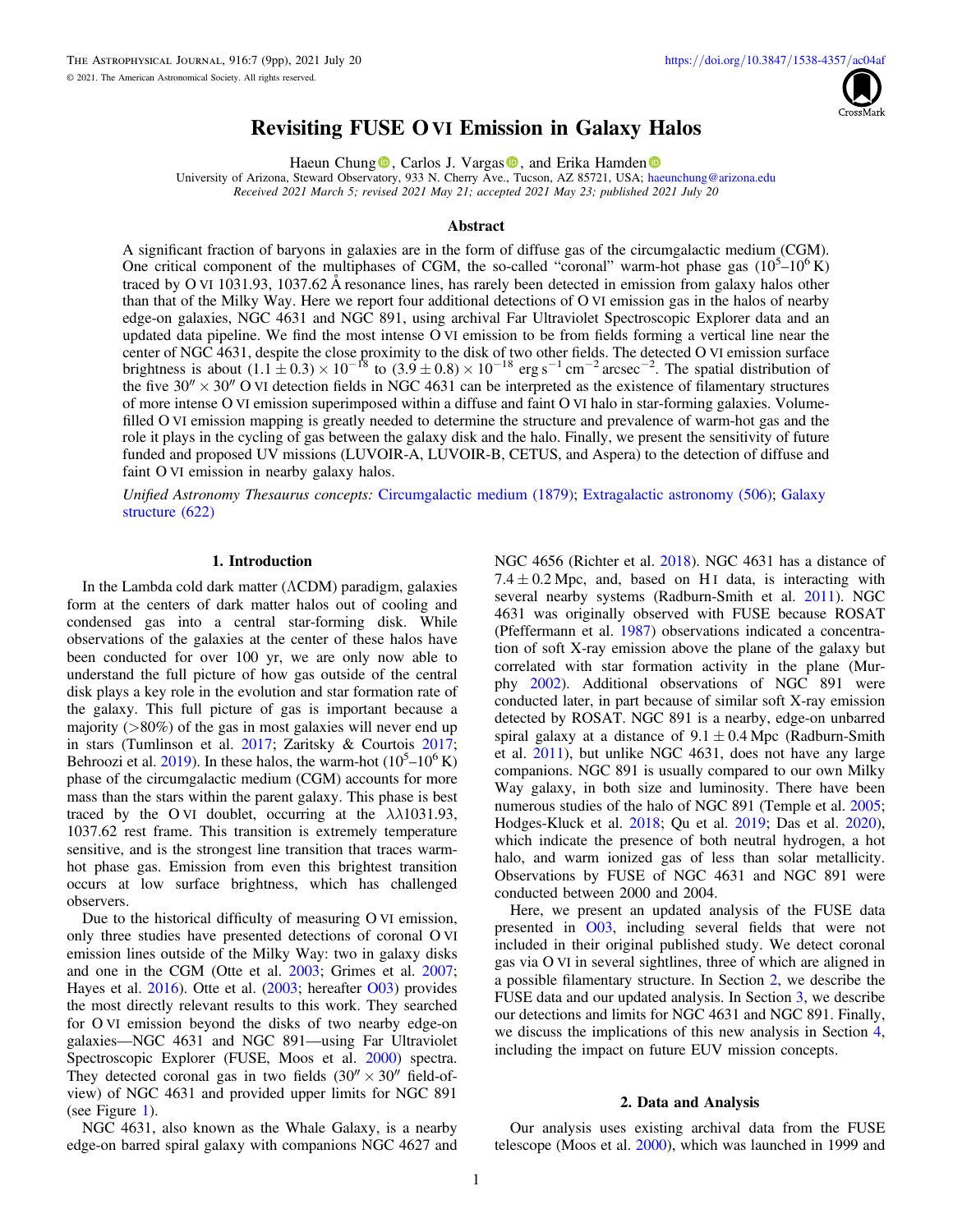<span id="page-1-0"></span>

Figure 1. (Left) H $\alpha$  image of NGC 4631 with soft X-ray band (0.15–0.3 keV) contours. Five FUSE LWRS observation fields are marked with black squares. NGC 4631-A and NGC 4631-B are previously known O VI detections by [O03.](#page-8-0) The Hα image is adopted from SINGS data archive (Kennicutt et al. [2003](#page-8-0)), observed by KPNO 2.1 m telescope. Each contour interval equals 1 $\sigma$  with the lowest contour at 3 $\sigma$  above the local sky background (3.8 × 10<sup>-4</sup> counts s<sup>-1</sup> arcmin<sup>-2</sup> ;  $1\sigma = 1.8 \times 10^{-4}$  counts s<sup>-1</sup> arcmin<sup>-2</sup>). 7.4 Mpc is used as the distance to NGC 4631 (Radburn-Smith et al. [2011](#page-8-0)). (Right) H $\alpha$  image of NGC 891 with three FUSE LWRS observation fields, marked with black squares. All three fields were previously known as O VI nondetections ([O03](#page-8-0)). The image is adopted from Cheng et al. ([1997](#page-8-0)), observed by the Mount Laguana Observatory SDSU 40-inch telescope. 9.1 Mpc is used as the distance to NGC 891 (Radburn-Smith et al. [2011](#page-8-0)).

operated for 8 yr. The data used in this analysis is listed in Table [1.](#page-2-0)

## 2.1. The FUSE Telescope

FUSE was designed to observe in the extreme FUV  $(905-1187 \text{ Å})$ , and was originally designed to follow up the Copernicus mission (Rogerson et al. [1973](#page-8-0)) with higher sensitivity and spectral resolution to capitalize on the rich variety of astrophysically important lines in the EUV. FUSE consists of four coaligned off-axis parabola telescopes (each  $352 \times 387$  mm), which each feed light to four Rowland circle type spectrographs. All four channels observe the same field of view, but two channels are optimized for 905–1105 Å while the remaining two are optimized for 1000–1187 Å. The FUSE focal plane consisted of two microchannel plate (MCP) detectors (Siegmund et al. [1997](#page-8-0)).

#### 2.2. New Unpublished Data

The data presented here consist of 10 FUSE low-resolution aperture (LWRS) pointings, which include two galaxies (NGC 4631 and NGC 891) and are a mixture of previously published and unpublished data. The data presented here is publicly accessible.

# 2.3. Updated Analysis of Previously Published Data

## 2.3.1. FUSE Data

The FUSE raw data is downloaded from the Canadian Astronomy Data Centre. The data is further processed by the latest release of CalFUSE ( $v3.2.3$ ; Dixon et al. [2007](#page-8-0)). We use the default pulse height range (between 2 and 25, inclusive) of CalFUSE v3.2.3, which is wider than the range used by [O03](#page-8-0) (between 4 and 15, inclusive). Using the default pulse height range is strongly advised by the pipeline developers, since the use of narrower pulse height range can lead to a significant flux loss (Dixon et al. [2007](#page-8-0)). The extracted spectrum from exposures of each observing program ID are combined

using FUSE Tools in  $C^1$  (idf\_combine, cf\_bad\_pixels, bpm\_combine, and cf\_extract\_spectra), following the recommendation from the web instructions. This is to best estimate of the background level when the targets are faint. Among the output of the pipeline, we use wavelength (WAVE) and the dead-time corrected count values (WEIGHTS) as a spectrum (Figure [2](#page-3-0)). The background count spectrum (BKGD) is used to calculate the signal  $(Signal = WEIGHTS-BKGD)$ . The raw count spectrum (COUNTS) is also used for generating the Poisson random noise added spectrum, which is described in the following paragraph.

Before measuring the signal-to-noise ratio  $(S/N)$  of the O VI 1032 Å emission, we fitted the O VI 1032 Å line emission by a line profile model to measure its kinematics and determine the optimal extraction window size. The model profile is a convolution of three functions: (1) a Gaussian function as a O VI emission line model, (2) a function representing the FUSE point-spread function (PSF), assumed to be Gaussian with a full width at half-maximum  $(FWHM) = 0.021$  Å (corresponds to the spectral resolution at the central wavelength of LiF1-A channel (1034.7 Å, R $\sim$ 21000)), and (3) a top-hat function corresponding to the width of the LWRS slit (30″). Four parameters (amplitude and the FWHM of the O VI emission model, a center of the convolved function, and a constant) are set as free parameters. For each spectrum, we have generated 1000 Poisson random noise added spectra (according to the S/ N at each spectrum bin). The convolved function is fitted to each noise added spectrum using a nonlinear least square fitting method (scipy.optimize.curve\_fit). An average and standard deviation of the fitted parameters (line center and FWHM) from 1000 fittings are determined as the parameter value and error. We put an example of this line fitting to NGC 4631-A spectrum in Appendix [A](#page-6-0). The fitting was not attempted for the spectra with no visible O VI 1032 Å emission line (NGC 891-1 and 3).

https://[archive.stsci.edu](https://archive.stsci.edu/fuse/analysis/toolbox.html)/fuse/analysis/toolbox.html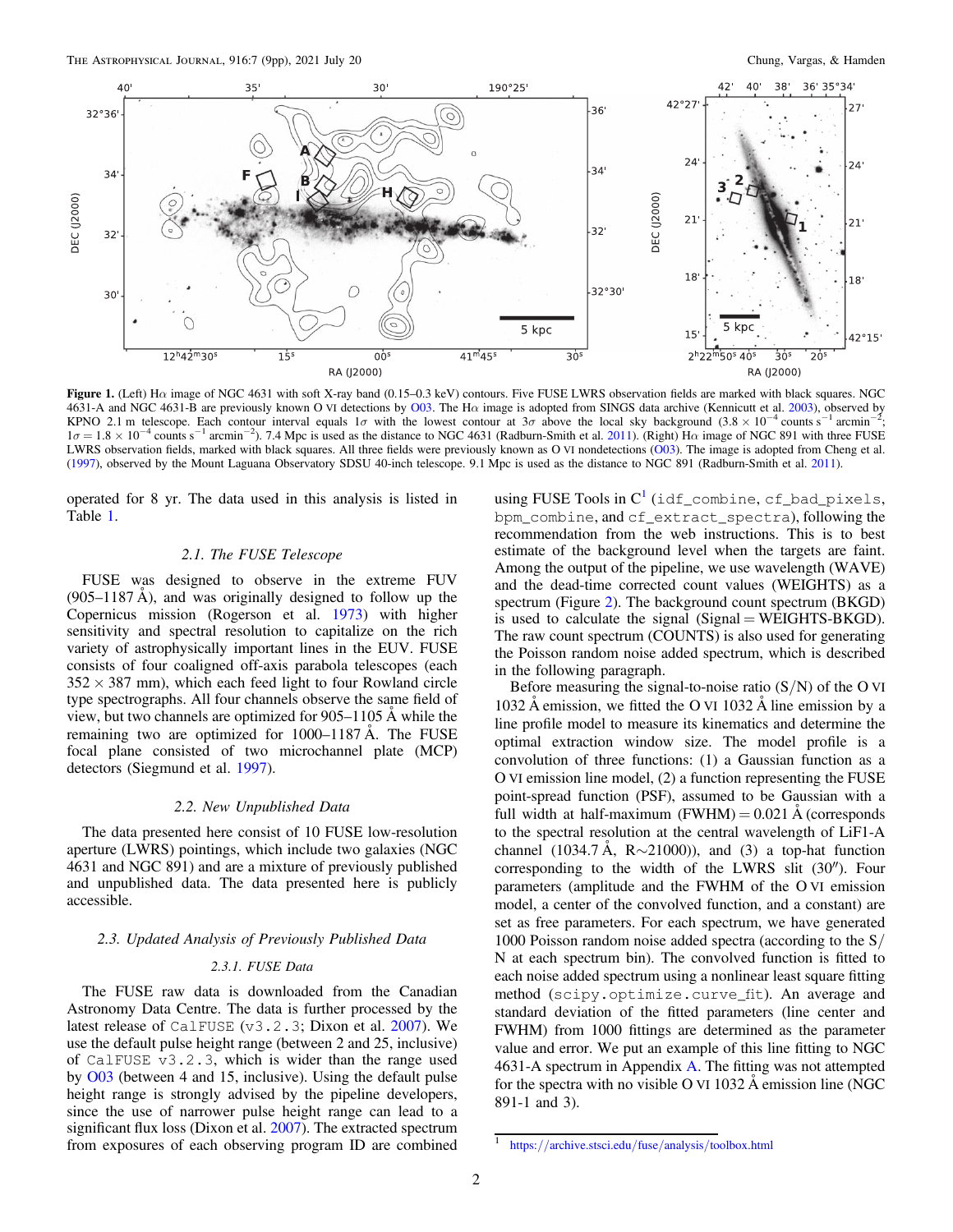Table 1 FUSE Observation Summary

<span id="page-2-0"></span>

| Field         | Program ID | R.A.<br>(J2000)                       | Decl.<br>(J2000)                         | Exposure Time<br>$(Day+Night, s)$ | Exposure Time<br>(Night, s) | Effective Area <sup>a</sup><br>$(LiF1-A, cm2)$ |
|---------------|------------|---------------------------------------|------------------------------------------|-----------------------------------|-----------------------------|------------------------------------------------|
| NGC4631-A     | p1340101   | $12^{\rm h}42^{\rm m}08$ s 8          | $+32^{\rm d}34^{\rm m}36\degree0$        | 21536                             | 12737                       | 26.9                                           |
| NGC4631-B     | p1340201   | $12^{\rm h}42^{\rm m}08^{\rm s}8$     | $+32^{\rm d}33^{\rm m}36^{\rm s}0$       | 16218                             | 11528                       | 26.9                                           |
| $NGC4631-A*$  | c0570101   | $12^{\rm h}42^{\rm m}08^{\rm s}8$     | $+32^{\rm d}34^{\rm m}36\degree0$        | 7153                              | 6332                        | 24.6                                           |
| NGC4631-F     | c0570201   | $12^{\rm h}42^{\rm m}18.8^{\rm s}$ 0  | $+32^{\rm d}33^{\rm m}48\substack{5.0$   | 16339                             | 13573                       | 23.2                                           |
| $NGC4631-F$ * | c0570202   | $12^{\rm h}42^{\rm m}18^{\rm s}0$     | $+32^{\rm d}33^{\rm m}48\,{}^{\rm s}\,0$ | 30228                             | 18134                       | 23.3                                           |
| NGC4631-H     | c0570301   | $12^{\rm h}41^{\rm m}56^{\rm s}0$     | $+32^{\circ}33^{\circ}12^{\circ}0$       | 22866                             | 15856                       | 23.4                                           |
| NGC4631-I     | c0570401   | $12^{\rm h}42^{\rm m}10\degree 0$     | $+32^{\circ}33^{\circ}06^{\circ}0$       | 9392                              | 8447                        | 24.3                                           |
| NGC891-1      | b1140101   | $2^{h}22^{m}29^{s}0$                  | $+42^{\circ}21^{\circ}12^{\circ}0$       | 31594                             | 27174                       | 26.2                                           |
| NGC891-2      | b1140201   | $2^{h}22^{m}40\overset{\text{s}}{.}0$ | $+42^{\rm d}22^{\rm m}36\degree 0$       | 31440                             | 27203                       | 26.3                                           |
| NGC891-3      | b1140301   | $2^{h}22^{m}44.88$                    | $+42^{\rm d}22^{\rm m}12^{\rm s}0$       | 18485                             | 15666                       | 26.2                                           |

Note.

 $^{\text{a}}$  Effective area of FUSE LiF1-A channel at 1035 Å.

After the fitting, we measured  $S/N$  of the OVI 1032 Å emission line. The size of the extraction window (in the wavelength dimension) is determined as the width corresponding to 95% of the area of the final convolved function. The final convolved function is the convolution of the three functions (two Gaussians and one top-hat), adopting the O VI emission FWHM value from the fitting result. The widths of the extraction windows are shown in the gray shaded region in Figure [2.](#page-3-0) The O VI signal count is calculated by the difference between the total event counts and the total background counts within the extraction window. The O VI signal count is converted to flux per unit angular area in both counts s<sup>-1</sup> cm<sup>-2</sup> sr<sup>-1</sup> (Line Unit, LU) and  $\text{erg s}^{-1} \text{ cm}^{-2} \text{ arcsec}^{-2}$ . The FUSE effective area at the time of observation is estimated by the interpolation between the two closest FUSE effective area data to the epoch time of each observation. The time-dependent spectral effective area curves are available from the CalFUSE calibration files. The mean effective area values at 1035 Å are presented in Table 1.

#### 2.3.2. ROSAT Data

The NGC 4631 FUSE field points were chosen based on this ROSAT observation. Note that higher-resolution X-ray data is available from more recent missions such as XMM-Newton or Chandra X-ray Observatory. Here we use only ROSAT data to show the correlation between the soft X-ray band contour (0.15–0.3 keV) and the FUSE field points. We reanalyzed the X-ray observation made by the ROSAT Position Sensitive Proportional Counter (Truemper [1982](#page-8-0)) on NGC 4631. The result was previously published by Wang et al. ([1995](#page-8-0)).

Here we reproduce that result and show the soft X-ray band contour in Figure [1.](#page-1-0) The ROSAT data of NGC 4631 (sequence id: rp600129a00, rp600129a01) is downloaded from the ROSAT Data Archive at Goddard Space Flight Center. First, we examined the event rate extension (EVRATE) from the ancillary file ( \* \_anc.fits) to manually define the good time intervals. This step is necessary to exclude bad time intervals contaminated by scattered solar X-rays. The remaining good time intervals are 14.2 ks from rp600129a00 and 3.5 ks from rp00129a01. With the remaining data (total 17.8 ks), we construct a 3D X-Ray data cube  $(X, Y, \text{ and pulse height})$  using the events list (STDEVT) from the basic file  $(*_b$  bas.fits). The final soft-band X-ray image is made from the pulse heightinvariant channels interval between 20 and 41, as described in

Wang et al. ([1995](#page-8-0)). This interval corresponds to the energy range 0.15–0.3 keV. The contour in Figure [1](#page-1-0) is constructed with a pixel size of  $5''$  and smoothed by an FWHM=40" Gaussian.

#### 3. Result

# 3.1. NGC 4631

Figure [2](#page-3-0) shows the resulting spectra (Day+Night) at the wavelength around O VI emission lines. The known airglow lines are visible in most of the spectra (H I 1025.7, OI 1025.8, 1027.4, 1028.2, 1039.2, 1040.9, 1041.7 Å; Earth symbols in Figure [2](#page-3-0)). The O VI 1038 Å line is not identifiable in most cases because it is blended with the airglow lines. However, the O VI 1032 Å line is visible at the airglow-free window between 1030 to 1038 Å. Among the FUSE observations in Table 1, NGC 4631-A\* (Program ID: c0570101) is not presented because of the short exposure time, although the data shows an O VI 1032 Å emission signal with  $S/N = 2.7$ . Another observation, NGC 4631-F\* (Program ID: c0570202) is highly contaminated by unknown scattered light so the data is discarded from further analysis.

From the spectra, we derived O VI 1032 Å intensity, signal counts, background counts, line center, and line FWHM values. Those values are presented in Table [2](#page-4-0). In this work, the O VI 1032 Å emission signal is detected from all five NGC 4631 fields, two  $(A, B)$  with  $S/N$  greater than 5, two  $(H, I)$  with  $S/N$  $N = 4.8$ , and the other (F) with  $S/N = 3.1$ . We would like to note that the line detection at NGC 4631 field F is only a marginal detection. The derived O VI 1032 Å intensity value at field A  $(6000 \pm 1200$  counts s<sup>-1</sup> cm<sup>-2</sup> sr<sup>-1</sup>) and field B  $(8300 \pm 1300 \text{ counts s}^{-1} \text{ cm}^{-2} \text{ sr}^{-1})$  are higher than the ones reported by [O03](#page-8-0) (4600  $\pm$  1000 counts s<sup>-1</sup> cm<sup>-2</sup> sr<sup>-1</sup> for field A and  $8000 \pm 1000$  counts s<sup>-1</sup> cm<sup>-2</sup> sr<sup>-1</sup> for field B).

In particular, the signal from field A is estimated to be 30% higher than the result from [O03.](#page-8-0) This is because of the differences between the data reduction pipeline used in this work (CalFUSE  $v3.2.3$ ) and  $003$  (CalFUSE  $v2.0.5$ ), such as pulse height range, extraction window height, good time interval definition, wavelength calibration, etc. Among those differences, the difference in the pulse height range is the main cause of the difference in O VI intensity. [O03](#page-8-0) used a narrow pulse height range to reduce the background noise level. However, years later, it was reported that the use of a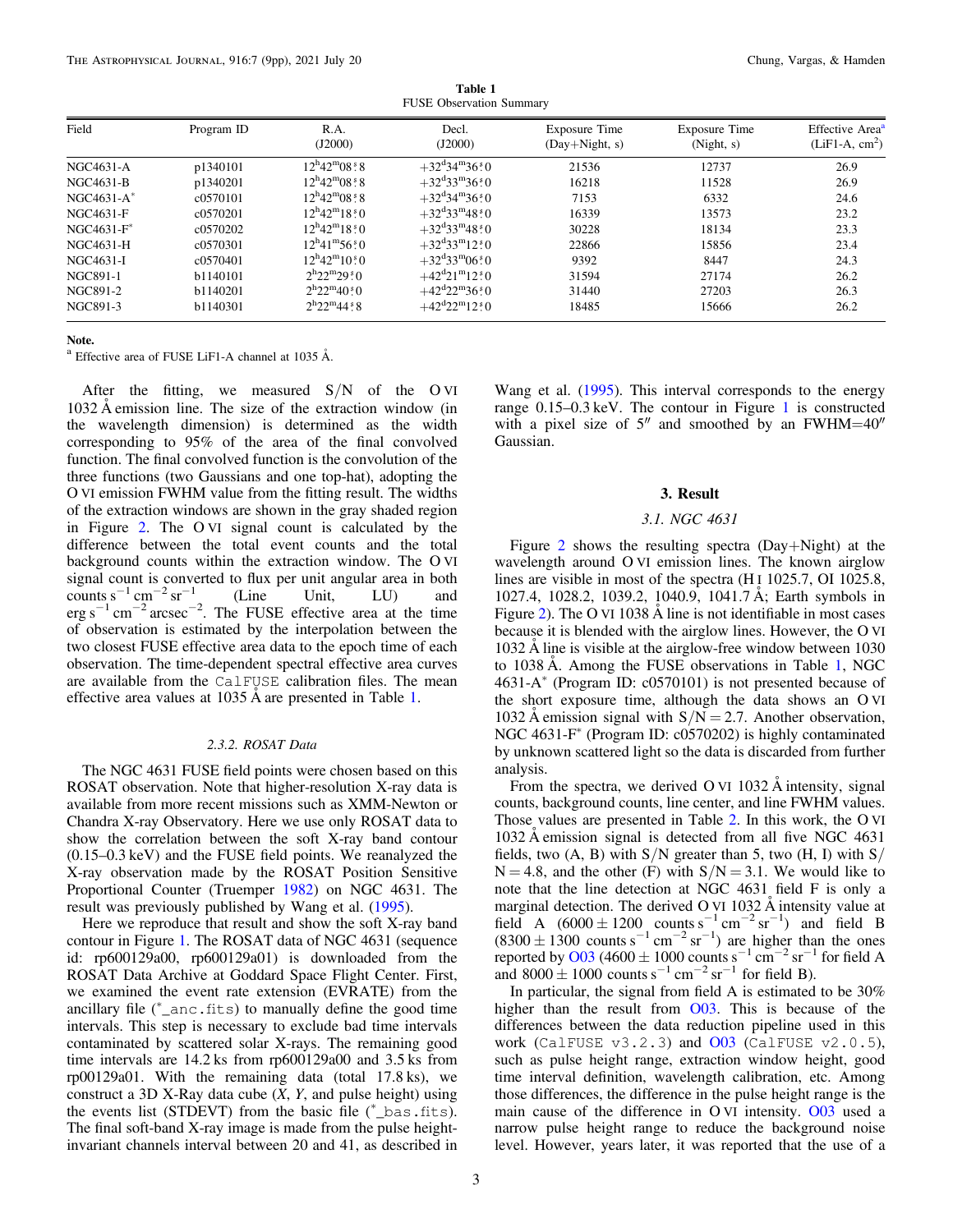<span id="page-3-0"></span>

Figure 2. FUSE LWRS Day+Night spectra of NGC 4631-A, B, F, H, I fields and NGC 891-1, 2, 3 fields. The spectra were binned by 16 pixels. O VI 1032 Å line centers derived from kinematic fitting are plotted as a vertical black line, as well as the corresponding O VI 1038 Å location. Background count spectrum around the O VI 1032 Å line is plotted in red. The width of the emission line extraction window is shown with the gray shaded area. Airglow line locations are marked with the Earth symbol. Exposure time (Day+Night and night only) and S/N of the O VI line emission are marked in each panel. Note that the background count spectrum is proportional to the exposure time.

narrow pulse height range could result in flux losses (Dixon et al. [2007](#page-8-0)).

To verify whether the pulse height range is the major contributor of the difference, we have processed the raw data of NGC 4631 fields A and B with the narrower pulse height range (4 and 15, inclusive, same as [O03](#page-8-0)) using the latest pipeline (CalFUSE  $v3.2.3$ ). The O VI 1032 Å intensity at the two fields are measured as  $4800 \pm 1000$  counts s<sup>-1</sup> cm<sup>-2</sup> sr<sup>-1</sup> for field A and  $8200 \pm 1300$  counts s<sup>-1</sup> cm<sup>-2</sup> sr<sup>-1</sup> for field B, which are comparable to the previous estimation of [O03.](#page-8-0)

The line center and line FWHM values of field A and field B agree with the result of [O03.](#page-8-0) Note that the derived FWHM value assumed a fully illuminated LWRS ( $30'' \times 30''$ ). Therefore the derived FWHM values can be considered as a lower limit.

# 3.2. NGC 891

Figure 2 shows the Day+Night spectra of three NGC 891 fields (1, 2, 3) observed by FUSE LWRS. Previously all three fields were considered O VI 1032 Å nondetections. In this revisit of the FUSE spectra, we find a  $3.2\sigma$  signal of O VI 1032 Å line emission at field 2, although this is only a marginal detection. Fields 1 and 3 still show nondetections but the lowest  $3\sigma$  upper limit (<2200 counts s<sup>-1</sup> cm<sup>-2</sup> sr<sup>-1</sup>, field 1) is slightly increased compared to [O03](#page-8-0) (<2000 counts s<sup>-1</sup> cm<sup>-2</sup> sr<sup>-1</sup>, the same field 1).

The derived O VI 1032 Å emission intensity, signal counts, background counts, line center, and line FWHM values at field [2](#page-4-0) are reported in Table 2, along with the  $3\sigma$  upper limit intensity at fields 1 and 3. The line-of-sight velocity and line FWHM at field 2 are  $342 \pm 51$  km s<sup>-1</sup> and  $106 \pm 142$  km s<sup>-1</sup>, respectively.

#### 4. Discussion and Conclusions

Here we discuss the potential implications of these O VI detections on our understanding of the distribution and kinematics of warm-hot coronal gas. We also discuss how this crucial component of galaxy halos can be best observed with future funded or proposed mission concepts.

## 4.1. Implications for O VI Distribution

The expected morphological distribution of O VI emitting warm-hot gas is debated. Simulations from Corlies & Schiminovich ([2016](#page-8-0)) show a filamentary and clumpy structure in the simulated O VI distribution that largely persists from  $z = 1$  to  $z = 0$  (e.g., Figure 6, therein). The empirical work done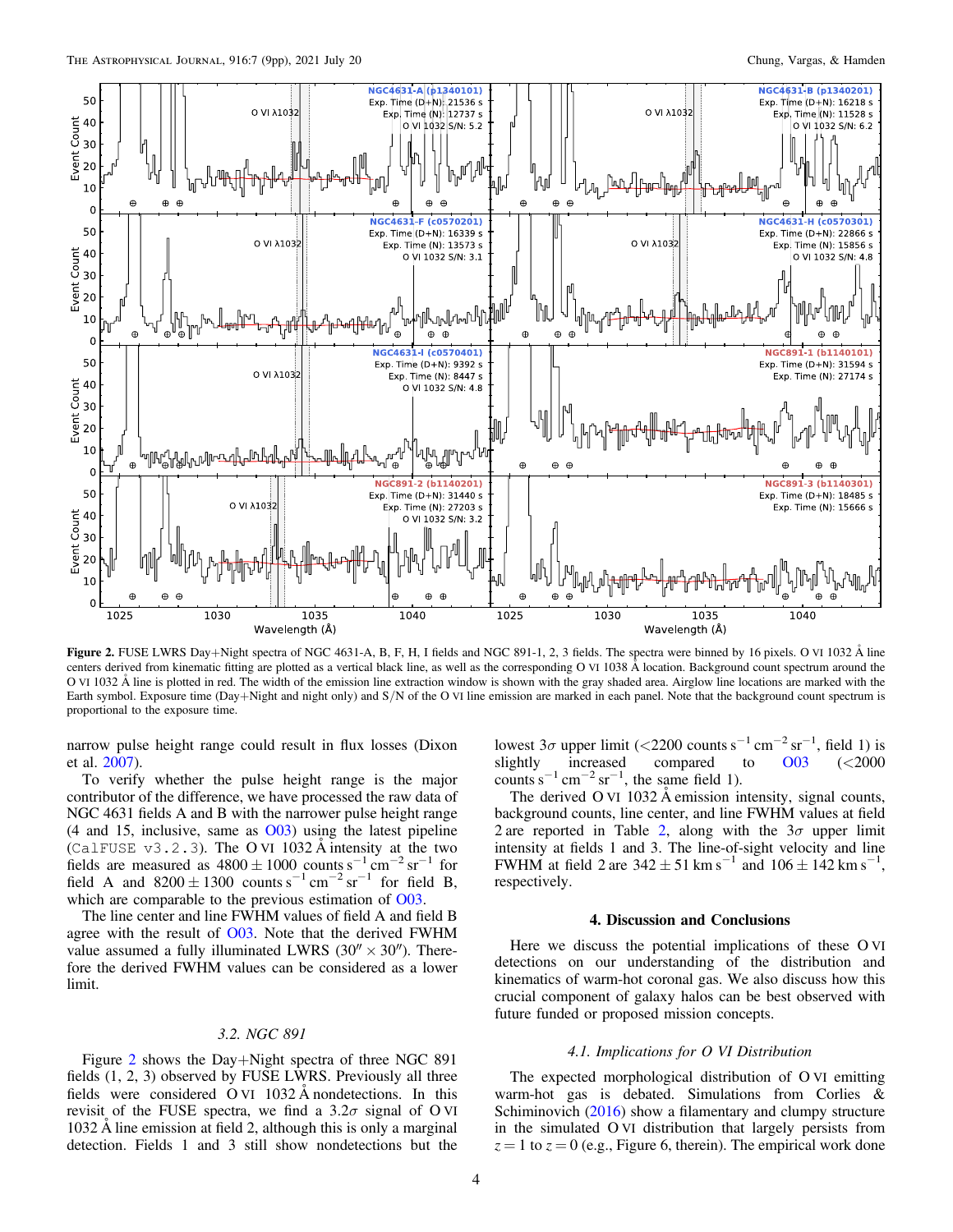<span id="page-4-0"></span>

| Field      | Program ID | Z.<br>(kpc) | $I_{1032}$<br>${\rm (cnts~s^{-1}~cm^{-2}~sr^{-1})}$ | $I_{1032}$ (×10 <sup>-18</sup> )<br>$\rm cm^{-2}$ arcsec <sup>-2</sup> )<br>$ergs s^{-1}$ | Signal, Background<br>(counts, counts) | Line Center<br>(A) | Line FWHM<br>(A) |
|------------|------------|-------------|-----------------------------------------------------|-------------------------------------------------------------------------------------------|----------------------------------------|--------------------|------------------|
| NGC 4631-A | p1340101   | 4.9         | $6000 \pm 1200$                                     | $2.7 \pm 0.5$                                                                             | 73.127                                 | $1034.23 + 0.09$   | $0.56 \pm 0.25$  |
| NGC 4631-B | p1340201   | 2.7         | $8300 + 1300$                                       | $3.7 \pm 0.6$                                                                             | 76.76                                  | $1034.41 \pm 0.07$ | $0.41 \pm 0.19$  |
| NGC 4631-F | c0570201   | 2.8         | $2900 \pm 1000$                                     | $1.3 \pm 0.4$                                                                             | 23, 35                                 | $1034.36 \pm 0.08$ | $0.15 \pm 0.15$  |
| NGC 4631-H | c0570301   | 2.4         | $4700 + 1000$                                       | $2.1 \pm 0.5$                                                                             | 53, 71                                 | $1033.69 + 0.06$   | $0.34 \pm 0.12$  |
| NGC 4631-I | c0570401   | 1.6         | $8600 \pm 1800$                                     | $3.9 \pm 0.8$                                                                             | 41, 32                                 | $1034.32 \pm 0.07$ | $0.39 \pm 0.29$  |
| NGC 891-1  | b1140101   | 2.0         | $\langle 2200^{\circ}$                              | ${<}1.0^{\mathrm{a}}$                                                                     |                                        |                    |                  |
| NGC 891-2  | b1140201   | 1.5         | $2300 \pm 700$                                      | $1.1 \pm 0.3$                                                                             | 40, 124                                | $1033.11 \pm 0.17$ | $0.36 \pm 0.49$  |
| NGC 891-3  | b1140301   | 4.1         | $\langle 2700^{\circ}$                              | $\leq 1.2^{\mathbf{a}}$                                                                   |                                        |                    |                  |

Table 2  $\Omega$  VI Derived Pa

Note.

<sup>a</sup> These values are a  $3\sigma$  upper limit from 1 Å-wide extraction window at around 1033.3 Å.

by the COS-Halos survey in absorption line systems shows large covering fractions for O VI absorption within 75 kpc of star-forming galaxies (Werk et al. [2013](#page-8-0)). This implies a more uniformly diffuse O VI morphology in actively star-forming galaxies, not the filaments shown in simulations.

The vertical variation of intensity, velocity, and O VI FWHM for our sample fields are shown in Figure 3. The results of this study provide preliminary evidence for a filamentary or clumpy O VI morphological distribution in the inner CGM. NGC 4631 field s F and H show the weakest O VI emission, despite their proximity to the disk and an H I supershell (Rand & van der Hulst [1993](#page-8-0)). This stands in contrast to the stronger detections along a nearly vertical line connecting NGC 4631 fields A, B, and I, which we assert provides evidence for a O VI-emitting filament.

Filamentary structures may be superimposed within a diffuse O VI halo that is less-intensely emitting, and below the detection threshold for many of the fields presented in this study. Filaments would then be the interface of infalling flows with a diffuse halo of fountain gas primarily originating from the disk. This interpretation brings the results from this study, Corlies & Schiminovich ([2016](#page-8-0)), and Werk et al. ([2013](#page-8-0)) into agreement. The simulated O VI halo in Figure 6 from Corlies & Schiminovich ([2016](#page-8-0)) would suggest this is the most likely scenario. Volume-filled mapping observations of O VI in emission are needed for a more definitive view of the morphology of warm-hot halos in nearby galaxies. The filament structure along fields A, B, and I lies above a welldocumented molecular gas outflow near the disk (Irwin et al. [2011;](#page-8-0) Rand [2000](#page-8-0)). The strength of the O VI detections is stronger along the central filament than near the periphery of the disk. This is potentially due to the outflowing gas near the central molecular outflow interacting with infalling material within the filament, heating the gas, and enhancing O VI emission. Alternatively, the giant magnetic rope features discovered in Mora-Partiarroyo et al. ([2019](#page-8-0)) may be altering the distribution of, or otherwise interacting with, the ionized O VI-emitting gas.

We find stronger O VI emission in NGC 4631 than in NGC 891. It is possible that this discrepancy is due to the difference in the virial temperature of the two galaxies. The mass of NGC 4631 is closer to that of an L\* galaxy, and thus its virial temperature would be closer to the temperatures required for O VI emission. Higher mass systems, like NGC 891, may have a larger fraction of their CGM in the higher ionization "hot" phase, probed by O VII and other X-ray metal lines.



**Figure 3.** (a) O VI 1032 Å line emission intensity, (b) line-of-sight velocity of O VI 1032 Å with respect to the galaxy center (606 km s<sup>-1</sup>; heliocentric velocity to NGC 4631; de Vaucouleurs et al. [1991](#page-8-0)), and (c) FWHM of O VI 1032 Å, all as a function of the vertical height from the disk. All blue points are from the NGC 4631 fields. One red filled point is from NGC 891 field 2 and the other two red points indicate a  $3\sigma$  upper limit at NGC 891 field 1 and 3. Horizontal gray bars are shown in panel (b) that represent the range in H I velocity within the disk below the FUSE pointings in NGC 4631, as measured using HALOGAS data in Wu ([2014](#page-8-0)).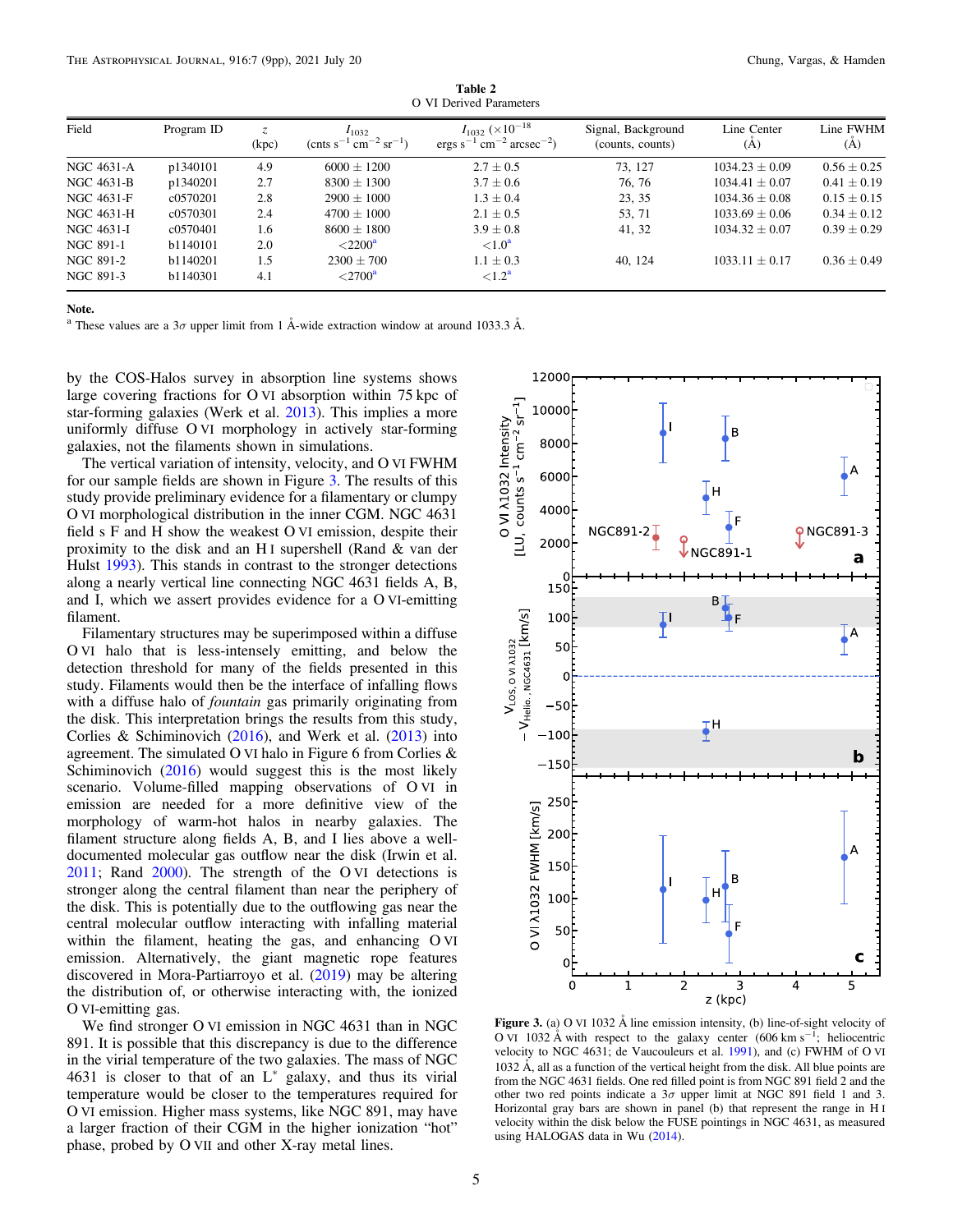# 4.2. Implications for O VI Kinematics

<span id="page-5-0"></span>Panel (b) of Figure [3](#page-4-0) shows the vertical kinematic distribution of O VI emitting gas in each of the observed fields in NGC 4631, relative to the galaxy's systemic velocity. NGC 4631 field H is the only field on the rotationally approaching side of the galaxy, while the other fields are all on the receding side. The rotational direction of the underlying disk of NGC 4631 was checked using public H I data from the HALOGAS survey (Heald et al.  $2011$ ). The H<sub>I</sub> data verifies that the disk rotation matches the rotation direction implied by each O VI detection above the disk in NGC 4631.

Though there are only five fields included, the vertical O VI kinematics can be compared to other inner-halo phase kinematics. Gas kinematics above spiral galaxy disks are expected to kinematically "lag" the underlying disk rotation due to angular momentum conservation of ejected disk matter (Bregman [1980](#page-8-0)). Wu ([2014](#page-8-0)) obtained vertical slit spectroscopy using the Apache Point Observatory (APO) 3.5 m Telescope to study the vertical kinematics of  $H\alpha$  emission in NGC 4631. The O VI filament along fields A, B, and I most closely correspond to slit 2 in the central field from Wu ([2014](#page-8-0)). The  $H\alpha$  kinematics along that slit show roughly the same velocity magnitude as we find along fields A, B, and I (within uncertainties). However, for recently outflowing gas, one would expect the largest rotational velocity to be in the field closest to the disk—it will lag the disk rotation more intensely the further out it travels. It is not clear that that behavior is found along fields A, B, and I.

Fields F and H, which lay further from the galaxy's center radially, both show velocities very close to the rotation curve at their radial distance, as inferred by an H<sub>I</sub> position–velocity diagram along the major axis (data from Heald et al. [2011](#page-8-0); presented in Wu [2014](#page-8-0)). This regular rotation further supports the hypothesis that the O VI emitting gas from fields F and H represent originally shock-heated ejected matter that is cooling and falling down back onto the galaxy's disk. Since the velocity at points F and H do not show a lag to the underlying disk rotation (within uncertainties), this gas may be outflowing and recently ejected from the disk. We note that these inferences are made using a small number of available data points, and that a spectroscopic, volume-filled O VI emission mapping campaign is needed for more robust conclusions.

Panel (c) of Figure [3](#page-4-0) includes the measured O VI FWHM values as a function of vertical distance. The FWHM values are relatively uniform and show no clear trend or behavior.

# 4.3. Implications for O VI Emission Detection/Mapping with Future Missions

Studies of galaxy halos using HST–COS have yielded a significant amount of information and insight into the composition of various CGM components (Werk et al. [2013](#page-8-0)), including the seemingly large covering fraction of O VI. But the limitations of relying on infrequent background QSOs to probe foreground galaxy halos is clear with this work. The limited spatial coverage by FUSE of NGC 4631 and NGC 891 demonstrate that full coverage of a galaxy halo is needed to definitively conclude if there is a uniform or filamentary distribution of O VI gas. Here we briefly discuss the possibilities of doing wide-field, imaging spectroscopy over a full galaxy halo, comparing several proposed and funded mission concepts.





Figure 4. O VI 1032 Å line emission sensitivity ( $5\sigma$ , per sampling element) of the past (FUSE) and future (LUVOIR-A, LUVOIR-B, CETUS, and Aspera) UV missions. Each line is expected sensitivity versus exposure time of each mission for a given sampling size with a specific configuration (Table [B1,](#page-7-0) Appendix [B](#page-6-0)). Two of O VI emission detection ranges  $(\pm 1\sigma)$  and one nondetection upper limit ( $3\sigma$ ) are also shown. The dotted gray line represents the sensitivity of LUVOIR-A with coadded O VI emission from ten  $0.054'' \times 0.108''$  microshutter apertures. The black arrow indicates the sensitivity requirement of the Aspera mission at the exposure time of 4.5 days.

The signature of O VI is extremely faint and spread out over a large angular area for nearby galaxies (10 s of arcmin), which motivates a wide field but high throughput telescope with moderate spectral resolution. Moderate spectral resolution will allow us to distinguish between nearby geocoronal lines and identify the velocity shift of the O VI line. The FUSE telescope had relatively low throughput (∼2% end-to-end throughput), but a high enough effective area  $(27 \text{ cm}^2)$  to be sensitive to the detections described in this paper. For the detections described here, the dominant noise source was the FUSE detector background. The sensitivity of FUSE to the O VI line is shown in Figure 4, the black dashed–dotted line, with the detection limits from NGC 4631 and NGC 891 shown.

We compare this performance with the performance of three proposed UV missions: LUVOIR-A, LUVOIR-B (The LUVOIR Team [2019](#page-8-0)), and CETUS (Heap et al. [2019](#page-8-0)). LUVOIR (gray lines), despite its large aperture, has extremely small resolution elements from the microshutter array  $(0.054'' \times 0.108'')$ ; spectral  $\times$  spatial). This limits the ultimate amount of light collected in any one resolution element, which is challenging for very nearby targets and yields low sensitivity, even for very large apertures. Coadding many microshutter elements together provides better sensitivity (dotted gray line shows 10 resolution elements binned together). CETUS (red line) performs very similarly to FUSE, per a  $2'' \times 4''$  (spectral  $\times$  spatial) area on the slit. We put details of the sensitivity calculation in Appendix [B](#page-6-0).

We contrast these mission concepts with Aspera, a recently funded NASA Pioneer's SmallSat (PI: Dr. Carlos Vargas). Aspera was explicitly designed to observe O VI from nearby edge-on galaxies, and is able to reach a higher sensitivity than FUSE, LUVOIR, or CETUS per resolution element for exposures greater than ∼30 hr, despite its small size and low cost. Aspera's design is directly inspired by FUSE and uses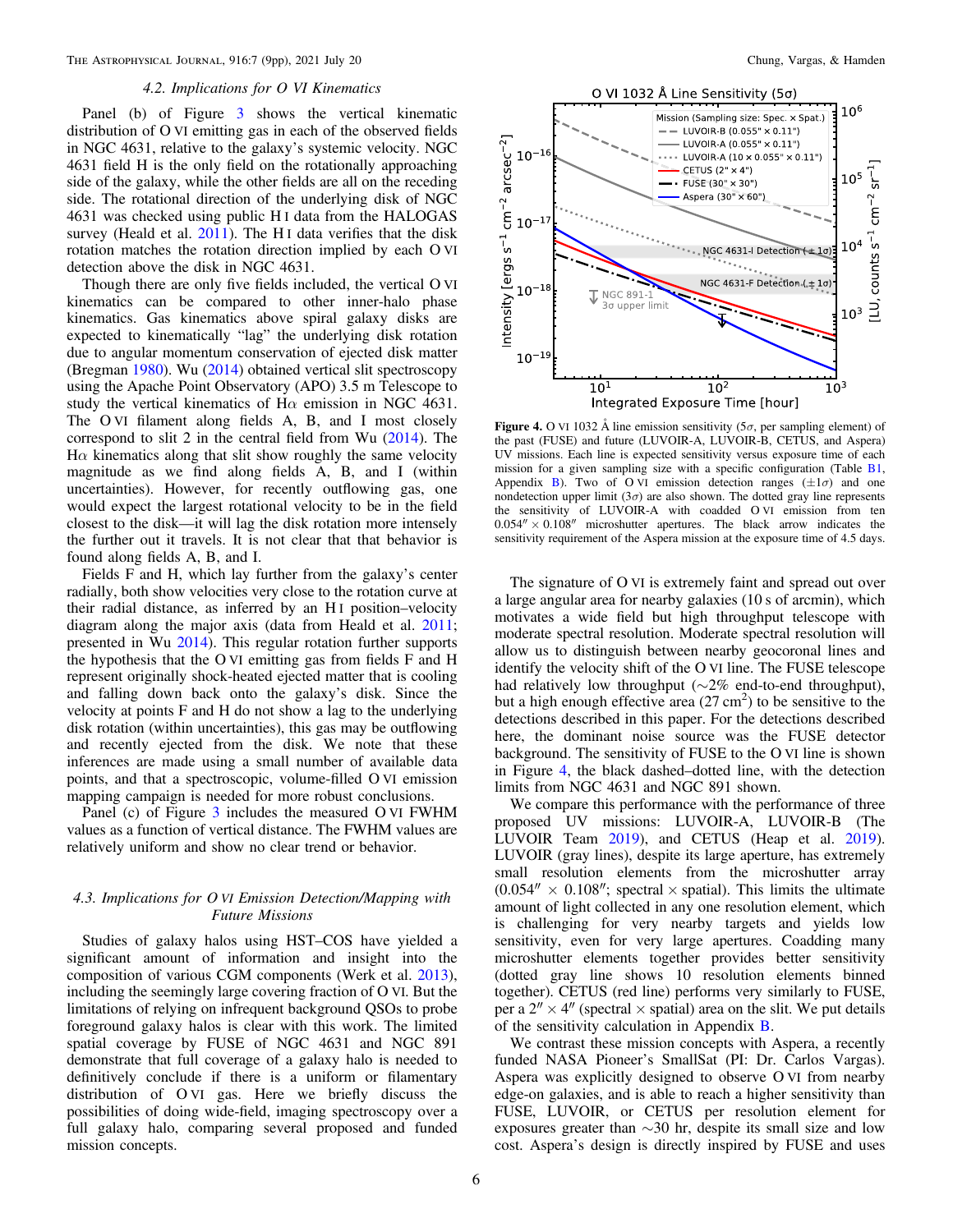<span id="page-6-0"></span>four off-axis parabola primary mirrors and Rowland circle spectrographs to achieve high throughput and moderate resolution while covering a large spatial area. Aspera is designed with a resolution element of  $30^7 \times 60''$ (spectral  $\times$  spatial) area on the slit. Aspera can simultaneously observe a total area of  $2' \times 45'$  region, split into four  $30'' \times 45'$ size slits. Aspera's spectral resolution is ∼2000 at 1035 Å.

## 4.4. Conclusions

In this paper, we analyze the archival FUSE spectra from the halo of two nearby star-forming, gas-rich, edge-on galaxies, NGC 4631 and NGC 891. We reprocessed the raw FUSE data using the latest version of the FUSE data reduction pipeline. Among the five FUSE pointings on NGC 4631, we have found three new O VI emission detections and confirmed the two previously known detections. Among the three FUSE pointings on NGC 891, we have found one O VI emission detection, contrary to the previously reported nondetections on all three pointings. The intensity and spatial distribution of the NGC 4631 O VI detections cannot be explained with a simple diffuse halo model surrounding the galaxy. Our results imply that a discrete filamentary structure exists in the warm-hot phase above the central disk of NGC 4631, within a lower intensity uniformly diffuse, regularly rotating halo. The warm-hot gas detections closest to the disk's periphery of NGC 4631 most likely represent a diffuse component that originates from the disk. A weak O VI detection is also observed from one field in NGC 891.

Observations of O VI provide a window into an important CGM phase for galaxies. A well designed small telescope can provide better sensitivity in a shorter time than a very large telescope that is not optimized around this type of wide field, diffuse signal. In these cases, a specifically designed mission such as Aspera, funded via the NASA Pioneers Program, can answer extremely important science questions at a fraction of the cost of a Flagship mission.

We thank the anonymous reviewer for comments on this work.

# Appendix A Line Fitting

It is important to carefully estimate the uncertainty of the fitted parameter, when the fitting is attempted on the low signal-to-noise ratio data. To estimate the error of the fitted parameter, we created 1000 Poisson random noise added spectra, fit the line function to each spectrum, and take a mean and standard variation of parameters from the 1000 fittings. Although CalFUSE returns flux and error, generating random noise using Gaussian statistics is not advised because Poisson statistics cannot be approximated to Gaussian statistics when the signal is low. Therefore, we generated the random noise added spectra by using the COUNTS spectrum (raw counts in extraction window, Table 4.8 of FUSE data handbook<sup>2</sup>). The Poisson noise added spectrum is further scaled by the ratio between COUNTS and WEIGHT spectrum and used as an input for the fitting. NOISE spectrum is determined by the square root of COUNTS spectrum scaled by the ratio between COUNTS and WEIGHT spectrum. As described in Section [2.3,](#page-1-0) the line



Figure A1. (Top) The result of Monte Carlo line fitting to the O VI emission in the NGC 4631-A spectrum. The spectrum is shown in black with a  $1\sigma$  noise range. The 1000 overlaid green lines are line profiles fitted to the 1000 random Poisson noise added NGC 4631-A spectra. The black dashed line is the profile with mean line parameter values. The gray region indicates the line emission extraction window. (Bottom) The residual spectrum between the NGC 4631-A spectrum and the line profile with the average parameter values.

profile function determined by four parameters (Amplitude and the FWHM of the O VI emission model, a center of the convolved function, and a constant) is fitted to each random noise added spectrum. The fitting range is limited to 1030–1038 Å. For the line fitting, we assumed a flat background, represented by a constant as one of the four parameters. In Figure  $A1$ , we put the distribution of 1000 line profiles fitted to the 1000 Poisson random noise added NGC 4631-A spectra. A line profile with the mean parameter values is plotted by a black dashed line. The residual spectrum is shown in the bottom panel.

# Appendix B Sensitivity Calculation

We calculate diffuse O VI 1032 Å emission line sensitivity of the past (FUSE) and future (LUVOIR-A, LUVOIR-B, CETUS, and Aspera) UV missions. The detector of all four missions is the microchannel plate (MCP). The lines are assumed to be slightly redshifted to 1035 Å. We have considered only two sources of noise for the calculation: target shot-noise and intrinsic MCP background noise, because those two are the dominant sources of noise at the wavelength around 1030 Å. Other sources of noise could be earthshine (not applicable for LUVOIR or CETUS), Zodiacal light, or instrument-specific scattered/stray light, but their contribution to the noise would be negligible at this wavelength range. Earthshine (assuming the Earth limb angle  $>15^{\circ}$ ) and Zodiacal light are considerably dimmer than  $10^{-21}$  erg s<sup>-1</sup> cm<sup>-2</sup> arcsec<sup>-2</sup> (COS Instrument

<sup>2</sup> https://[archive.stsci.edu](https://archive.stsci.edu/fuse/dh.html)/fuse/dh.html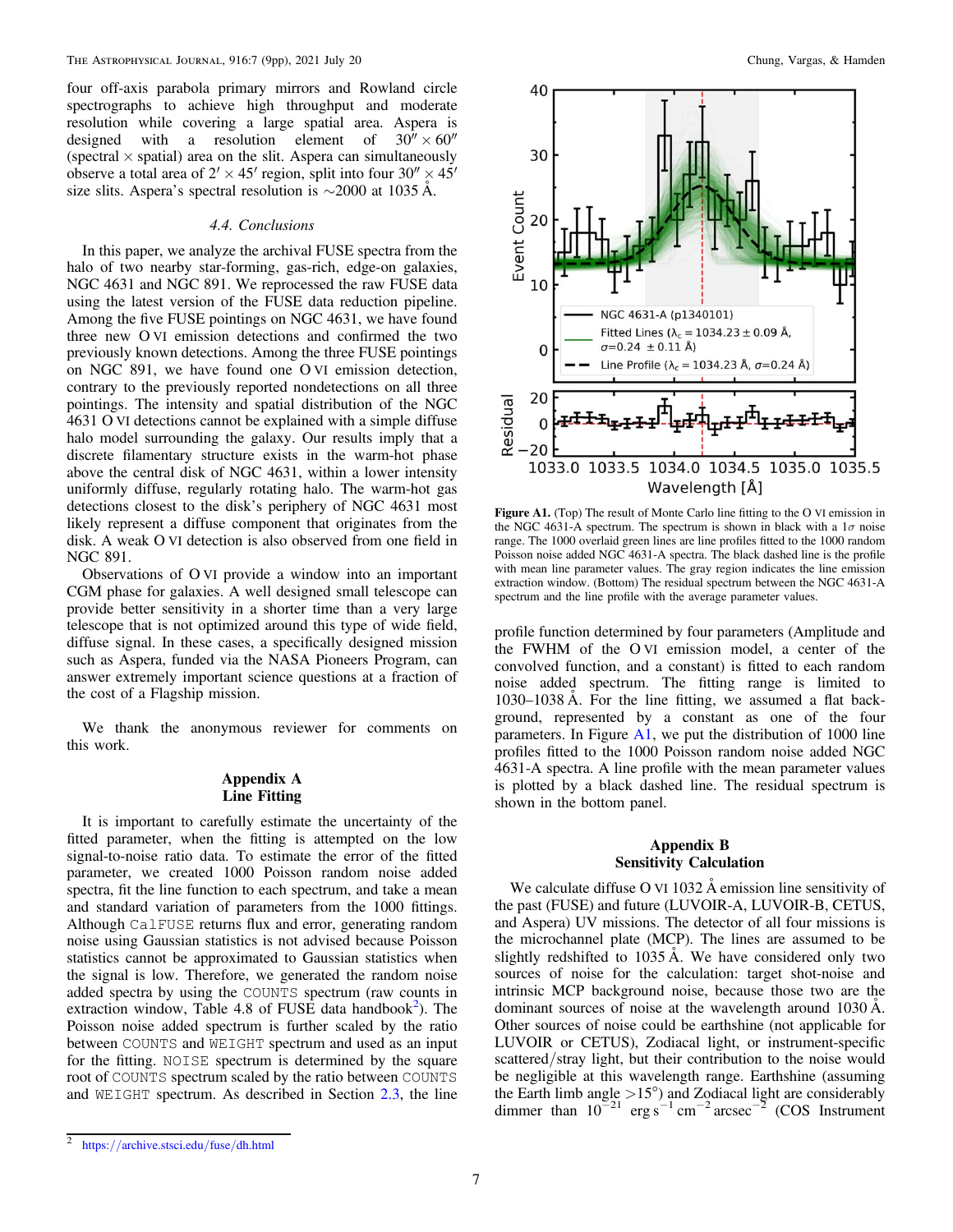| Table B1                                                                                         |  |  |  |  |  |  |  |  |
|--------------------------------------------------------------------------------------------------|--|--|--|--|--|--|--|--|
| S/N Calculation Breakdown per Sampling Element <sup>a</sup> at 1035 Å (Exposure Time: 388,800 s) |  |  |  |  |  |  |  |  |

<span id="page-7-0"></span>

| Parameters                          | LUVOIR-A<br>(LUMOS, 155L) | <b>CETUS</b><br>(LUV G117) | <b>FUSE</b><br>$(LWRS, LiF1-A)$ | Aspera                  | Unit                                              |
|-------------------------------------|---------------------------|----------------------------|---------------------------------|-------------------------|---------------------------------------------------|
| O VI 1032 line intensity            | 21800                     | 1550                       | 1270                            | 827                     | counts $s^{-1}$ cm <sup>-2</sup> sr <sup>-1</sup> |
| $\cdots$                            | 9.83E-18                  | 7.01E-19                   | 5.72E-19                        | 3.73E-19                | $erg s^{-1} cm^{-2} arcsec^{-2}$                  |
| Effective area                      | $7.1E + 04$               | $1.1E + 03$                | 27                              | 2.1                     | $\text{cm}^2$                                     |
| Full slit length                    | 91                        | 120                        | 30                              | $2700 \times 4^{\rm b}$ | arcsec                                            |
| Spatial sampling                    | 0.110                     | 4                          | 30                              | 60                      | arcsec                                            |
| Slit width                          | 0.055                     |                            | 30                              | 30                      | arcsec                                            |
| Total background rate at MCP        | 1.05                      | 0.30                       | 0.96                            | 0.30                    | counts $s^{-1}$ cm <sup>-2</sup>                  |
| Extraction aperture size (Spatial)  | 0.0159                    | 0.0508                     | 0.0800                          | 0.0047                  | cm                                                |
| Extraction aperture size (Spectral) | 0.0292                    | 0.0844                     | 0.0960                          | 0.0087                  | cm                                                |
| Total signal count                  | 82                        | 125                        | 281                             | 29                      | counts                                            |
| Noise (MCP background)              | 14                        | 22                         | 54                              | $\overline{c}$          | counts                                            |
| Noise (total RSS)                   | 16                        | 25                         | 56                              | 6                       | counts                                            |
| Total signal-to-noise ratio         | 5.0                       | 5.0                        | 5.0                             | 5.0                     |                                                   |
| Grasp <sup>c</sup>                  | 98.4                      | 73.3                       | 6.7                             | 192.6                   | $\text{cm}^2 \text{ arcmin}^2$                    |

#### Notes.

<sup>a</sup> Spatial sampling × slit width.<br><sup>b</sup> Four 45′ × 30″ slits.<br><sup>c</sup> Effective area × full slit length × slit width.

Handbook<sup>3</sup>). Scattered/stray light is assumed to be wellmanaged with quality optics, proper opto-mechanical arrangements and baffling. With the two kinds of noise sources, the sensitivity is calculated as a function of exposure time. The result is presented in Figure [4](#page-5-0). Representative S/N breakdown is shown in Table B1 for the case of LUVOIR-A, CETUS, FUSE, and Aspera at 1035 Å with the exposure time of 388,000 s (4.5 days, the nominal total exposure time per exposure of the Aspera mission). The grasp (effective area  $\times$  field of view) of the four missions are also shown in Table B1.

Below we describe the justification of adopted parameters. The resulting sensitivity curves are the best estimates based on the available information and will be different if there are changes to the parameter values. As guidance for the impact of changes to the sensitivity, we have checked the sensitivity curve of the missions with two additional cases, (1) 20% larger effective area with 20% smaller background noise and (2) 20% smaller effective area with 20% larger background noise with respect to the baseline values. The sensitivity will be increased by 0.09–0.13 dex for case (1), and decreased by 0.11–0.13 dex for case (2).

## B.1. LUVOIR

The instrument parameters of LUVOIR-A and -B are estimated from the LUVOIR mission concept study final report (The LUVOIR Team [2019](#page-8-0)). LUMOS-G155L grating is chosen because the grating is expected to have the highest sensitivity to the O VI emission while providing a reasonable diffuse-source spectral resolution ( $R \sim 2500$ ), assuming a fully illuminated microshutter  $(0.110'' \times 0.055'')$ . LUMOS can open 840 microshutters simultaneously within the  $2' \times 2'$  microshutter array field of view. The effective area of G155L grating at 1035 Å is estimated by assuming the spectral shape of the effective area curve from Figure 8 of France et al. ([2017](#page-8-0)), scaled by the peak effective area value of G155L grating from

# B.2. CETUS

CETUS instrument parameter values are adopted from the CETUS final report (Heap et al. [2019](#page-8-0)). Point/Slit spectrograph (PSS) with LUV G117 grating mode is chosen because this is the only available CETUS configuration to observe the local O VI 1032 Å emission line. The effective area of the CETUS G117 configuration at 1035 Å is estimated from Figures 1–3 of Heap et al. ([2019](#page-8-0)). MCP background rate is assumed as 0.3 counts s<sup>-1</sup> cm<sup>-2</sup>. The MCP background rate is estimated by the summation of the atomic layer deposited (ALD) MCP background rate measured at the ground (0.05 counts s<sup>-1</sup> cm<sup>-2</sup>) and the expected difference between the flight and ground background rate with ALD MCP with satellite mass of  $\sim$ 2.6 metric ton (0.25 counts s<sup>-1</sup> cm<sup>-2</sup>; Siegmund et al. [2020](#page-8-0)). The extraction aperture size on the detector (844  $\mu$ m  $\times$  508  $\mu$ m) corresponds to the size of O VI emission with 1 Å width, fully illuminated  $2'' \times 4''$ (spectral  $\times$  spatial) area on the slit. 1:2 ratio of the sampling element size is chosen arbitrarily to be aligned with the sampling shape of LUVOIR microshutter. The length of CETUS PSS LUV slit is 2′, so 30 such sampling elements can be observed simultaneously.

## B.3. FUSE

Although FUSE is already retired, an estimation with FUSE is also shown as a reference. Here we took the instrument parameters as per the NGC 4631-A observation (Effective area = 26.9 cm<sup>2</sup>, total background rate = 0.96 counts s<sup>-1</sup> cm<sup>-2</sup>)

Tables 8–9 of the LUVOIR final report (The LUVOIR Team [2019](#page-8-0)) for both LUVOIR-A and LUVOIR-B concepts. MCP background rate of 1.05 counts s<sup> $-1$ </sup> cm<sup> $-2$ </sup> is taken from France et al. ([2017](#page-8-0)). The extraction aperture size (293  $\mu$ m × 159  $\mu$ m) corresponds to the size of fully illuminated unvignetted open area of a single microlens shutter size (corresponds to  $0.054'' \times 0.108''$  are on sky, physically 79  $\mu$ m  $\times$  159  $\mu$ m) with 1 Å width on the detector. This assumes unit magnification of LUMOS FUV G155L optics.

<sup>3</sup> https://[hst-docs.stsci.edu](https://hst-docs.stsci.edu/cosihb)/cosihb